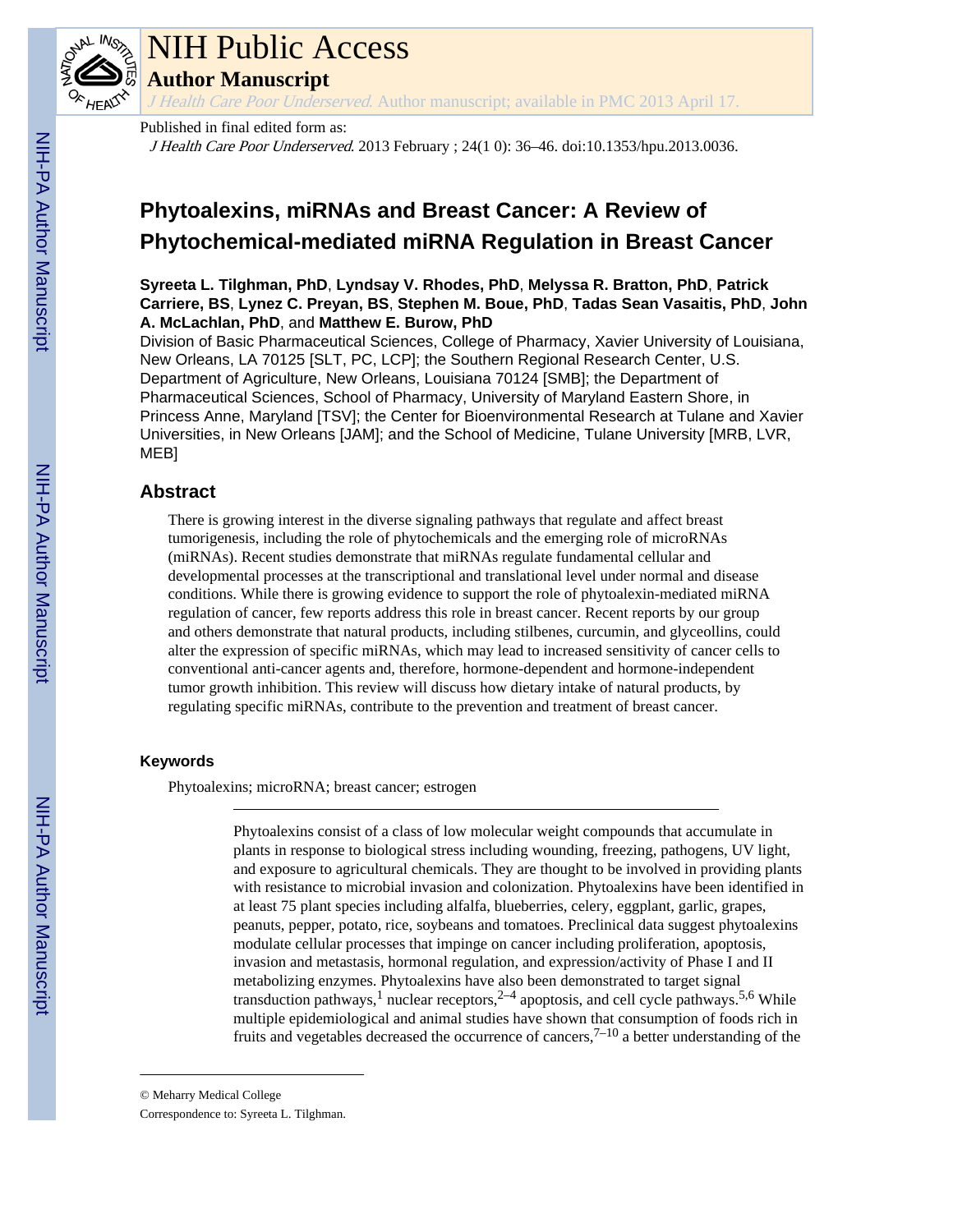molecular mechanisms by which phytoalexins regulate these processes is critical towards an improved understanding of their potential use as preventative and/or adjunctive agents in the clinical setting.

A specific class of endogenous, non-coding RNAs, classified as microRNAs (miRNAs), has been identified. It has been found that most miRNAs are conserved across species,  $11$ indicating that they participate in normal biological processes. They are single-stranded RNAs of 21–25 nucleotides in length<sup>12</sup> and found to regulate mRNA stability and translation by targeting the 3′ UTR of target mRNAs and either degrade mRNA transcripts or induce translational silencing<sup>13</sup> (Figure 1). More than 1000 miRNAs have been identified in the human genome, and over one-third of all human protein coding genes are potentially regulated by miRNAs,<sup>14</sup> MiRNAs regulate the expression of genes involved in development, growth, proliferation and apoptosis. The inhibition of the miRNA biogenesis pathway results in severe developmental defects and lethality in many organisms.15 They are associated with many biological processes and disease states $16,17$  including all stages of  $cancer<sup>18</sup>$  from initiation to tumor promotion and progression. Several miRNAs have been functionally classified as oncogenes or tumor suppressers or act to regulate transcription factors (Table 1). Recent studies demonstrated that knock-down or the re-expression of specific miRNAs could induce drug sensitivity, inhibit the proliferation of cancer cells, and suppress cancer cell invasion and metastasis.<sup>19–21</sup> Experimental evidence demonstrates that correction of specific miRNA alterations using miRNA mimics or antagomirs can normalize gene regulatory networks and signaling pathways and reverse the phenotype of cancerous cells.<sup>22</sup>

While the number of publications on miRNAs in humans has increased exponentially since the first reports in  $2001$ ,  $23-25$  there are few studies on phytoalexin regulation of miRNAs. Since the initial discovery of miRNAs, there has been progress towards therapeutic applications, and several natural and synthetic chemoprevention agents have also been evaluated as modulators of miRNA expression in different cancer types.26–29 These studies demonstrate, natural products, including curcumin, isoflavones, indole-3-carbinol (I3C), diindolylmethane (DIM), and epigallocatechin gallate (EGCG), could alter the expression of specific miRNAs, which may lead to the increased sensitivity of cancer cells to conventional anti-cancer agents thereby inhibiting tumor growth. As such, it has been proposed that manipulating miRNA regulation may be a novel avenue for developing efficient therapies against cancer. As breast cancer is defined as a disease of health disparity it is becoming increasing important to understand how these dietary agents and miRNAs can play a role in prevention and treatment outcomes of underserved populations. Therefore, the objective of this review is to summarize research on phytoalexin regulation of miRNAs and how dietary intake of natural products contributes to the prevention and treatment of breast cancer by regulating specific miRNAs, with a focus on human breast cancer cell line studies.

#### **The Effect of Stilbene and Stilbene Derivatives on miRNA Regulation**

Resveratrol (3, 5, 4′-trihydroxystilbene) is a polyphenolic, non-flavanoid bioactive compound that can be derived from fruits and plants, including the skin of red grapes, blueberries, and peanuts. It has been shown to exhibit a wide range of health-promoting benefits for the coronary, neurological, hepatic, and cardiovascular systems $30-34$  and to enhance stress resistance and extend the lifespan. It has been shown to inhibit inflammation, viral infection, oxidative stress, and platelet aggregation.<sup>35–37</sup> Resveratrol has also been identified as a potent anti-cancer agent, exerting antiproliferative and proapoptotic properties in a variety of conditions, including cancer and has been shown to inhibit aromatase activity in aromatase transfected MCF-7 breast cancer cells (MCF-7aro).<sup>38</sup> Numerous investigations utilizing various ER-positive (T47D and MCF-7) and ER-negative breast cancer cell lines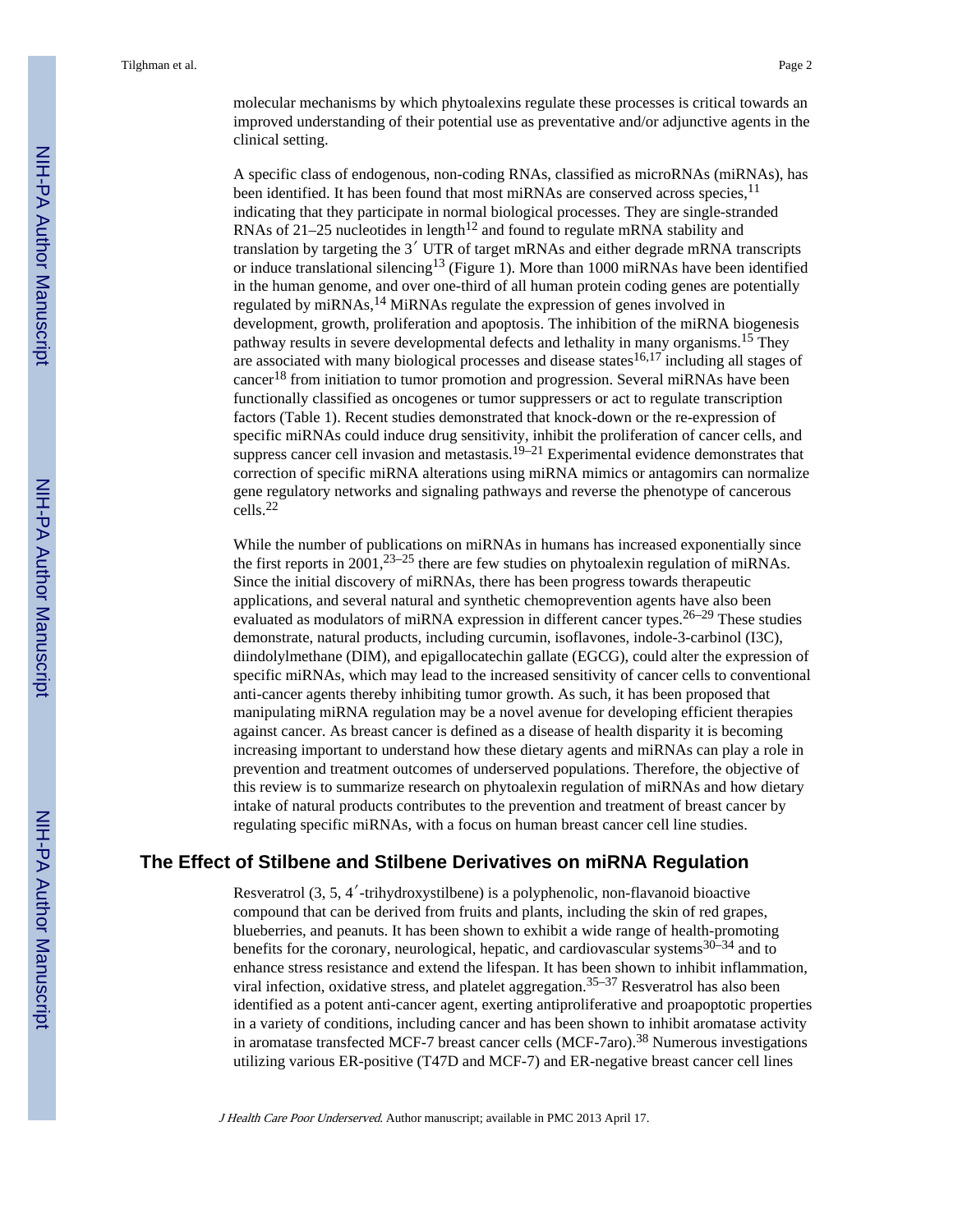(MDA-MB-231 and MDA-MB-468) demonstrated that resveratrol can upregulate p53, PTEN, and p27 while downregulating multiple targets involved in cell migration.<sup>39–41</sup>

Recent studies have shown that natural products, including curcumin, isoflavones, EGCG, I3C, and DIM, could alter the expression of specific miRNAs. For example, Tili et al., showed that resveratrol decreases the levels of miR-155 by upregulating miR-663, a tumor suppressor miRNA potentially targeting Jun B and JunD implicated in the immune response.42 Resveratrol also modulates the expression of a large number of miRNAs in prostate cancer, including that of the c-MYC activated miR-17-92 cluster (miR-17, miR-18b, miR-20a, miR-20b, and miR-92b) and miR-106ab clusters.43 Resveratrol treatment has also been shown to downregulate several oncogenic miRNAs and effectors of TGF-beta signaling pathways in human SW480 colon cancer cells.<sup>44</sup> While the effect of resveratrol on miRNA regulation of various cancers has been demonstrated, the precise molecular mechanism of miRNA induction in breast cancer and the biological significance of resveratrol-induced miRNA have not been reported until recently.

In a recent report, Hagiwara et al., demonstrated that resveratrol upregulated tumorsuppressive miRNAs (i.e., miR-16, miR-141, miR-143, miR-200c, miR-340), in MDA-MB-231 breast cancer cells resulting in the induction of an anti-cancer effect against the cancer stem-like cells (CSC) phenotype in cancer cells.45 They also demonstrated that resveratrol inhibited the invasiveness of breast cancer cells as one of the CSC phenotypes by activating miR-141 and miR-200c. Treatment with, resveratrol also led to a reduction of malignancy by not only activating tumor-suppressive miRNA transcription but also by enhancing the RNAi activity mediated by the induction of Ago2 (a protein involved in posttranscriptional gene silencing). While resveratrol was effective in promoting an Ago2 dependent tumor-suppressive miRNA anti-cancer response in MDA-MB-231 cells, pterostilbene, an analogue of resveratrol suppressed cell growth more dramatically than resveratrol. This finding suggested resveratrol-induced tumor-suppressive miRNA expression and its anti-cancer activity in breast cancers are conserved among stilbene family members. Taken together, these results suggest a potential therapeutic role for resveratrol and its derivatives in the prevention of breast cancer by upregulating tumor suppressive miRNAs and regulating miRNA biogenesis.

#### **The Effect of Curcumin on miRNA Regulation**

Curcumin is a diferuloylmethane derived from the Indian spice tumeric (also called curry powder) and has been demonstrated to possess anti-inflammatory and antioxidant properties. Curcumin has been shown to exhibit therapeutic potential against a variety of cancers including leukemia and lymphoma, gastrointestinal cancers, genitourinary cancers, ovarian cancer, head and neck squamous cell carcinoma, lung cancer, melanoma, neurological cancers, and sarcoma. For example, in gastric cancer, curcumin suppresses proliferation and invasion pathways by repressing HER2 and G1/S phase transition, PAK1 activity and cyclin D1 expression.<sup>46</sup> In prostate cancer, curcumin induces apoptosis<sup>47</sup> and inhibits invasion in human laryngeal squamous carcinoma cells.<sup>48</sup> Additionally, researchers have described the anticarcinogenic and antimetastatic properties of curcumin in a variety of breast cancer cell lines.<sup>49</sup>

As previously demonstrated, extensive research has been conducted establishing the complexity, involvement and alteration of multiple signal transduction pathways in cancer growth and progression. As our understanding of the complexities regulating cancer cell proliferation increases it is becoming more evident that targeting a single gene product or cell signaling pathway is unlikely to prevent or treat cancer. This suggests that drugs interacting with multiple targets will be more efficacious than current monotargeted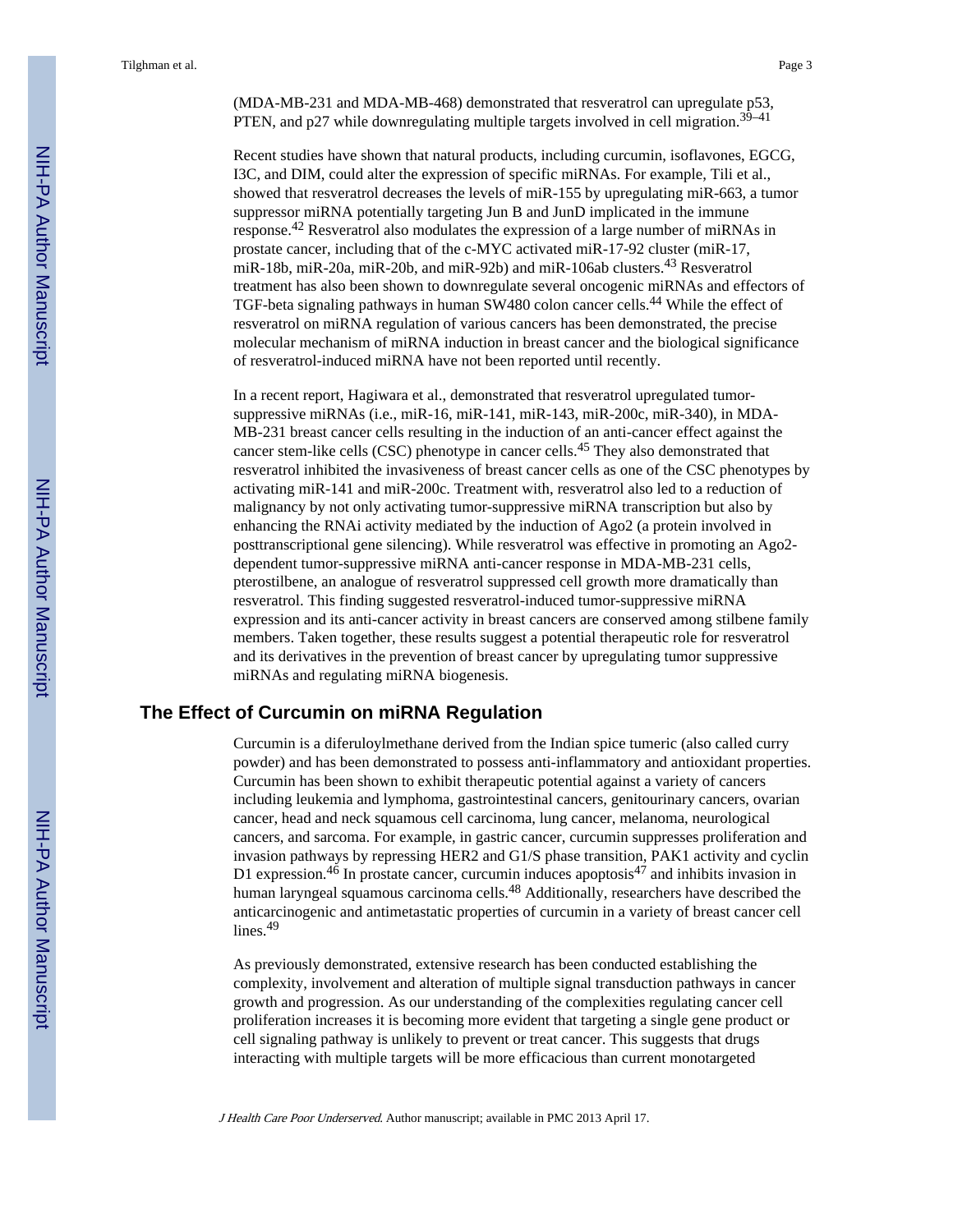anticancer drugs. As many plant-derived dietary agents have been demonstrated to exert multitargeted effects, increased interests in their use as therapeutic agents have ensued. More recently, curcumin has been demonstrated to possess an additional level of regulation, by altering miRNA expression in a variety of human cancers. For example, in human pancreatic cancer cells, curcumin upregulates miR-22, whose predicted targets are estrogen receptor α (ERα) and the transcription factor Sp1, while the oncogenic miR-196 was significantly downregulated.<sup>50</sup> Curcumin also induces apoptosis in A549 lung cancer cells by downregulating miR-186, which targets caspase- $10^{51}$  while in colorectal cancer cells, curcumin inhibited the transcriptional regulation of miR-21 via AP-1 and suppressed cell proliferation, tumor growth, invasion and metastasis.<sup>52</sup> These data were therefore instrumental in providing a rationale for designing current and ongoing clinical trials for colorectal cancer prevention and pulmonary disease.

While several groups demonstrated the effect of curcumin on miRNA expression in various cancers, currently, few studies exist on the effect of curcumin-mediated miRNA regulation of breast cancer. While it is known that some antiapoptotic proteins such as Bcl-2 are overexpressed in a wide variety of cancers, recent evidence by Yang et al., demonstrate that curcumin caused a miR-15a and miR-16-mediated downregulation of bcl-2 induced apoptosis in MCF-7, SKBR-3 and Bcap-37 breast cancer cell lines.<sup>53</sup> Interestingly a similar pattern of miR-15a/16 regulation of bcl-2 was also observed in leukemia.<sup>54</sup> Taken together, these results indicate that the miR-15a/16 family can potentially serve as potential gene targets for bcl-2 overexpressing breast tumors.

#### **The Effect of Glyceollins on miRNA**

There is considerable evidence demonstrating potential beneficial effects of dietary phytoestrogens for many hormone-dependent conditions.55–57 Soy foods made from whole soybeans, or isolated soy proteins all contain relatively high concentrations of isoflavones. Isoflavones act as partial estrogen agonists and antagonists. Therefore, in addition to studying their use as chemotherapeutic agents, numerous researchers have studied the potential role of soy-based compounds as alternative therapeutic agents to conventional hormone replacement therapy in postmenopausal women.

Recently, our group identified the glyceollins as a novel group of phytoalexins isolated from activated soy demonstrated to be a novel antiestrogen that binds to the ER and inhibits estrogen-induced MCF-7 tumor xenograft progression.4,58 We reported that glyceollins, a novel groups of soy phytoalexins,<sup>59</sup> inhibit the expression of estrogen dependent genes (i.e., Progesterone Receptor and stromal-cell derived factor-1), inhibit the ER transcriptional activity of MCF-7 cells, bind to the ER with high affinity, and inhibit the viability and proliferation of MCF-7 cells.<sup>4</sup> We also demonstrated the antiproliferative effects of glyceollins in ER-positive BG-1 ovarian cancer cells<sup>4</sup> as well as prostate cancer cells,<sup>60</sup> suggesting alternative ER-independent mechanisms may be involved in glyceollins' antitumorigenic activity.

While the effect of glyceollins has been demonstrated in breast cancer, until recently its hormonal role has been mostly limited to estrogen-dependent cells. To investigate the ERindependent antiproliferative mechanism of glyceollin, we performed xenograft studies using triple negative breast cancer cells (MDA-MB231 and MDA-MB468 cells). Interestingly, our results demonstrated that glyceollin treatment caused a modest reduction in tumorigenesis in both cell lines,  $61$  a result of alterations in the miRnome and proteomic expression profile. Specifically, glyceollin-treated MDA-MB231 cells demonstrated a significant increase in miRNAs involved in EMT (miR-22, miR-29b, miR-29c, miR-30d, miR-34a and miR-195) and tumor suppressors (miR-181c and miR-181d). There was also a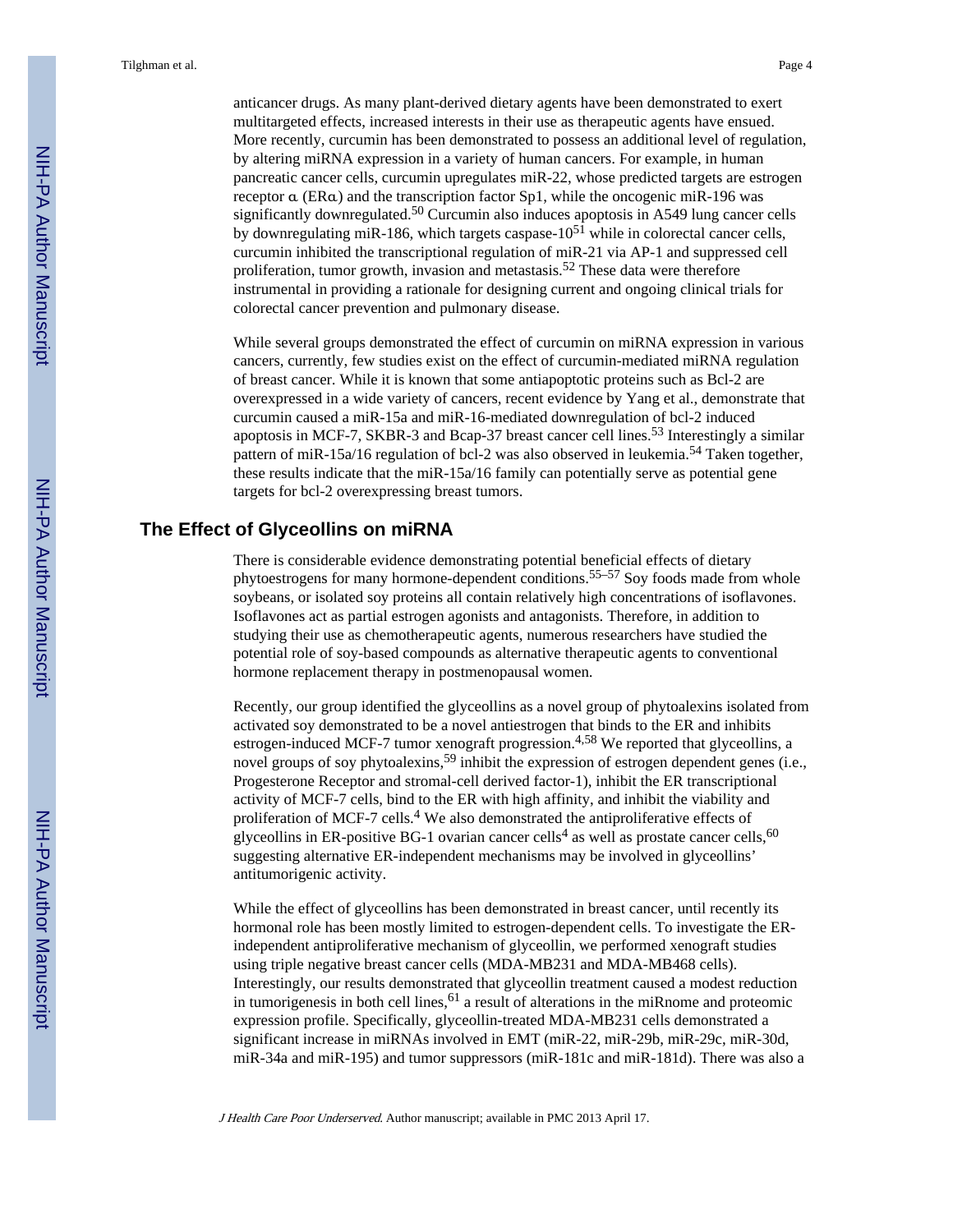significant decrease in the expression of oncomiRs promoting tumorigenesis (miR-21and miR-193a-5p), oncomiRs promoting metastasis (miR-185 and miR- 224), miR-486-5p (involved in cell migration and invasion) and miR-542-5p (involved in maintenance of a mesenchymal phenotype). Upon further analysis, it was determined that the metastasis suppressor gene, non-metastatic cells 1 (NME1) demonstrated a 24.89-fold increase after glyceollin treatment and is targeted by both miR-486-5p and miR-542-5p. Proteomic analysis further demonstrated a (glyceollin-induced) 13.84-fold decrease in vimentin, a protein involved in epithelial to mesenchymal phenotype which is targeted by miR-30d. This further suggests that miRNAs involved in cell motility and maintenance of a mesenchymal phenotype are downregulated and therefore alter the proteome if the MDA-MB231 cells in a manner that is indicative of tumor suppressive effects. Taken together, these studies demonstrate for the first time the ability of the phytochemical, glyceollin, to inhibit the tumor growth of triple negative breast cancer cells. More importantly, the mechanism by which glyceollin exerts its antineoplastic effect is through dysregulation of miRNA expression which is a hallmark of numerous carcinomas including breast cancer and consistent with a less aggressive phenotype.

## **Conclusion**

In conclusion, our data and that of others show that phytoalexins display unique activities that regulate miRNAs and the expression of multiple disease states, including cancer. It is clear these small, non-coding RNA molecules could inhibit target gene expression by binding the 3′UTR of target mRNA, resulting in either RNA degradation or inhibition of translation. To this end, aberrant miRNA expression has been correlated with tumor development, cancer progression, the formation of CSCs and the acquisition of EMT phenotype. For the first time, our group identified glyceollins as a novel phytoalexin with the ability to alter miRNAs regulating EMT and metastasis in breast cancer. In addition, the in vitro and in vivo data in this study may implicate a therapeutic potential for glyceollins in African American TNBC patients. Further results from others revealed the ability of resveratrol and curcumin to alter miRNAs involved in breast cancer prevention and apoptosis, respectively. These results indicate a mechanism by which dietary agents can modulate the activity of miRNAs crucial for cancer progression. MiRNAs have been characterized as the biomarkers for diagnosis and prognosis, and thus miRNAs are becoming attractive targets for cancer therapy. Emerging evidence is beginning to suggest that natural agents could be useful for targeting miRNAs, which in turn could enhance the efficacy of conventional cancer therapies. Therefore, targeting miRNAs by glyceollins, curcumin and resveratrol could be novel strategies toward designing combination approaches with conventional therapies for the prevention of tumor recurrence and achieving successful treatment outcome of patients diagnosed with cancer.

## **Acknowledgments**

This publication was made possible by funding from the Louisiana Cancer Research Consortium and the NIH-RCMI grant #5G12RR026260 from the National Institute on Minority Health and Health Disparities. The contents are solely the responsibility of the authors and do not necessarily represent the official views of the Louisiana Cancer Research Consortium or the NIH.

#### **Notes**

1. Pan MH, Lin YT, Lin CL, et al. Suppression of Heregulin-{beta}1/HER2-Modulated Invasive and Aggressive Phenotype of Breast Carcinoma by Pterostilbene via Inhibition of Matrix Metalloproteinase-9, p38 Kinase Cascade and Akt Activation. Evid Based Complement. Alternat Med. 2011; 2011:562187.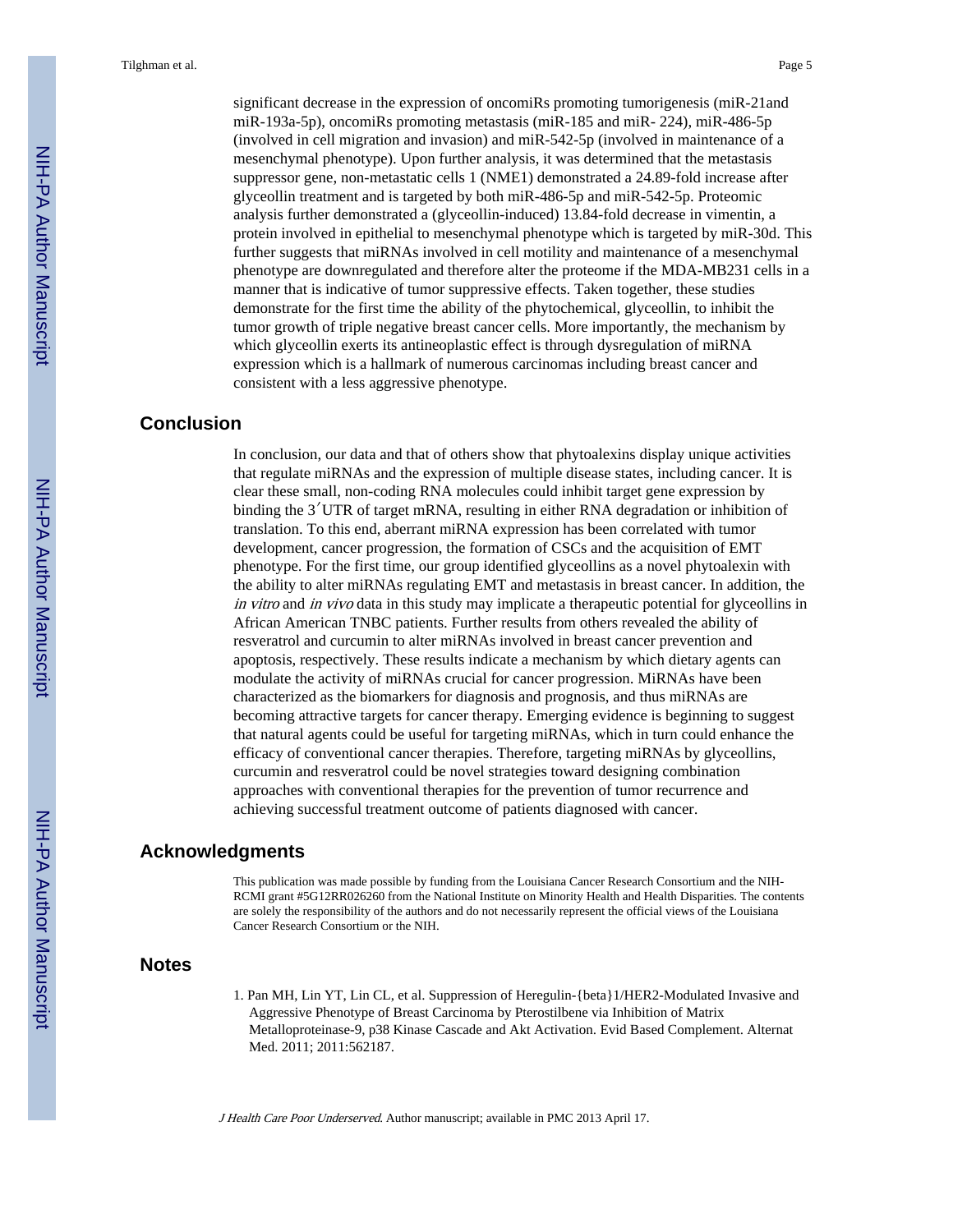- 2. Bowers JL, Tyulmenko VV, Jernigan SC, et al. Resveratrol acts as a mixed agonist/antagonist for estrogen receptors alpha and beta. Endocrinology. 2000 Oct; 141(10):3657–67. [PubMed: 11014220]
- 3. Payton-Stewart F, Khupse RS, Boué SM, et al. Glyceollin I enantiomers distinctly regulate ERmediated gene expression. Steroids. 2010 Dec; 75(12):870–8. [PubMed: 20493896]
- 4. Zimmerman MC, Tilghman SL, Boue SM, et al. Glyceollin I, a novel antiestrogenic phytoalexin isolated from activated soy. J Pharmacol Exp Ther. 2010 Jan; 332(1):35–45. [PubMed: 19797619]
- 5. Alkhalaf M. Resveratrol-induced apoptosis is associated with activation of p53 and inhibition of protein translation in T47D human breast cancer cells. Pharmacology. 2007; 80(2–3):134–43. [PubMed: 17534123]
- 6. Sakamoto T, Horiguchi H, Oguma E, et al. Effects of diverse dietary phytoestrogens on cell growth, cell cycle and apoptosis in estrogen-receptor-positive breast cancer cells. J Nutr Biochem. 2010 Sep; 21(9):856–64. [PubMed: 19800779]
- 7. Reddy L, Odhav B, Bhoola KD. Natural products for cancer prevention: A global perspective. Pharmacol Ther. 2003 Jul; 99(1):1–13. [PubMed: 12804695]
- 8. Block G, Patterson B, Subar A. Fruit, vegetables, and cancer prevention: a review of the epidemiological evidence. Nutr Cancer. 1992; 18(1):1–29. [PubMed: 1408943]
- 9. Freedman ND, Park Y, Subar AF, et al. Fruit and vegetable intake and head and neck cancer risk in a large United States prospective cohort study. Int J Cancer. 2008 May 15; 122(10):2330–6. [PubMed: 18092323]
- 10. Steinmetz KA, Potter JD. Vegetables, fruit, and cancer prevention: a review. J Am Diet Assoc. 1996 Oct; 96(10):1027–39. [PubMed: 8841165]
- 11. Saxena S, Jonsson ZO, Dutta A. Small RNAs with imperfect match to endogenous mRNA repress translation. Implications for off-target activity of small inhibitory RNA in mammalian cells. J Biol Chem. 2003 Nov 7; 278(45):44312–9. [PubMed: 12952966]
- 12. Bartel DP. MicroRNAs: genomics, biogenesis, mechanism, and function. Cell. 2004 Jan 23; 116(2):281–97. [PubMed: 14744438]
- 13. Cuellar TL, McManus MT. MicroRNAs and endocrine biology. J Endocrinol. 2005 Dec; 187(3): 327–32. [PubMed: 16423811]
- 14. Krol J, Loedige I, Filipowicz W. The widespread regulation of microRNA biogenesis, function and decay. Nat Rev Genet. 2010 Sep; 11(9):597–610. [PubMed: 20661255]
- 15. Stefani G, Slack FJ. Small non-coding RNAs in animal development. Nat Rev Mol Cell Biol. 2008 Mar; 9(3):219–30. [PubMed: 18270516]
- 16. Carthew RW, Sontheimer EJ. Origins and Mechanisms of miRNAs and siRNAs. Cell. 2009 Feb 20; 136(4):642–55. [PubMed: 19239886]
- 17. Ventura A, Jacks T. MicroRNAs and cancer: short RNAs go a long way. Cell. 2009 Feb 20; 136(4):586–91. [PubMed: 19239879]
- 18. Nana-Sinkam SP, Croce CM. MicroRNAs as therapeutic targets in cancer. Transl Res. 2011 Apr; 157(4):216–25. [PubMed: 21420032]
- 19. Kong D, Li Y, Wang Z, et al. miR-200 regulates PDGF-D-mediated epithelial-mesenchymal transition, adhesion, and invasion of prostate cancer cells. Stem Cells. 2009 Aug; 27(8):1712–21. [PubMed: 19544444]
- 20. Zhao JJ, Lin J, Yang H, et al. MicroRNA-221/222 negatively regulates estrogen receptor alpha and is associated with tamoxifen resistance in breast cancer. J Biol Chem. 2008 Nov 7; 283(45): 31079–86. [PubMed: 18790736]
- 21. Takeshita F, Patrawala L, Osaki M, et al. Systemic delivery of synthetic microRNA-16 inhibits the growth of metastatic prostate tumors via downregulation of multiple cell-cycle genes. Mol Ther. 2010 Jan; 18(1):181–7. [PubMed: 19738602]
- 22. Wang V, Wu W. MicroRNA-based therapeutics for cancer. BioDrugs. 2009; 23(1):15–23. [PubMed: 19344188]
- 23. Lee RC, Ambros V. An extensive class of small RNAs in Caenorhabditis elegans. Science. 2001 Oct 26; 294(5543):862–4. [PubMed: 11679672]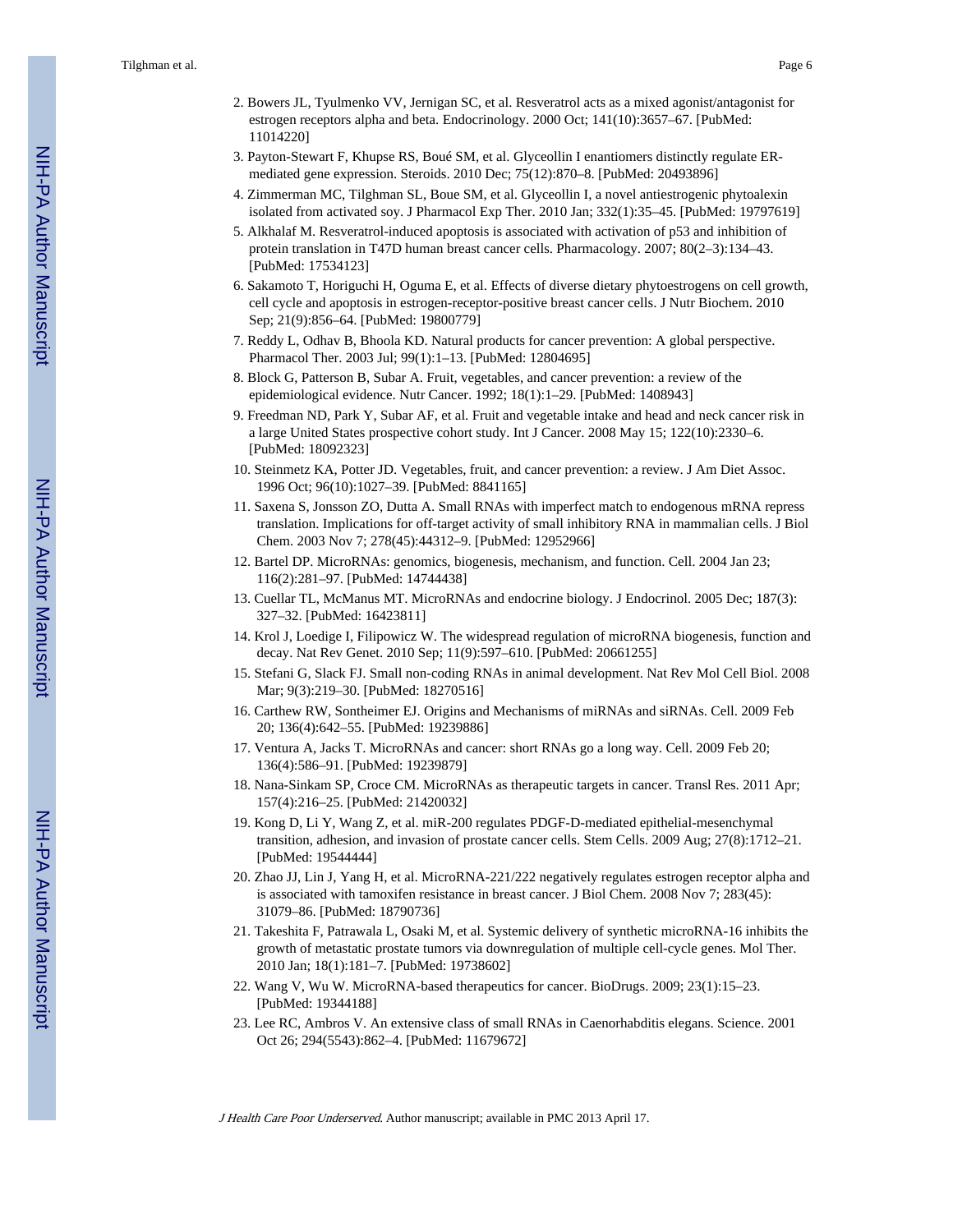Tilghman et al. Page 7

- 24. Lau NC, Lim LP, Weinstein EG, et al. An abundant class of tiny RNAs with probable regulatory roles in Caenorhabditis elegans. Science. 2001 Oct 26; 294(5543):858–62. [PubMed: 11679671]
- 25. Lagos-Quintana M, Rauhut R, Lendeckel W, et al. Identification of novel genes coding for small expressed RNAs. Science. 2001 Oct 26; 294(5543):853–8. [PubMed: 11679670]
- 26. Sun M, Estrov Z, Ji Y, et al. Curcumin (diferuloylmethane) alters the expression profiles of microRNAs in human pancreatic cancer cells. Mol Cancer Ther. 2008 Mar; 7(3):464–73. [PubMed: 18347134]
- 27. Li Y, VandenBoom TG 2nd, Kong D, et al. Up-regulation of miR-200 and let-7 by natural agents leads to the reversal of epithelial-to-mesenchymal transition in gemcitabine- resistant pancreatic cancer cells. Cancer Res. 2009 Aug 15; 69(16):6704–12. [PubMed: 19654291]
- 28. Melkamu T, Zhang X, Tan J, et al. Alteration of microRNA expression in vinylcarbamate-induced mouse lung tumors and modulation by the chemopreventive agent indole-3-carbinol. Carcinogenesis. 2010 Feb; 31(2):252–8. [PubMed: 19748927]
- 29. Tsang WP, Kwok TT. Epigallocatechin gallate up-regulation of miR-16 and induction of apoptosis in human cancer cells. J Nutr Biochem. 2010 Feb; 21(2):140–6. [PubMed: 19269153]
- 30. Jang M, Cai L, Udeani GO, et al. Cancer chemopreventive activity of resveratrol, a natural product derived from grapes. Science. 1997 Jan 10; 275(5297):218–20. [PubMed: 8985016]
- 31. Bradamante S, Barenghi L, Villa A. Cardiovascular protective effects of resveratrol. Cardiovasc Drug Rev. 2004 Fall;22(3):169–88. [PubMed: 15492766]
- 32. Wang Q, Xu J, Rottinghaus GE, et al. Resveratrol protects against global cerebral ischemic injury in gerbils. Brain Res. 2002 Dec 27; 958(2):439–47. [PubMed: 12470882]
- 33. Sinha K, Chaudhary G, Gupta YK. Protective effect of resveratrol against oxidative stress in middle cerebral artery occlusion model of stroke in rats. Life Sci. 2002 Jun 28; 71(6):655–65. [PubMed: 12072154]
- 34. Inoue H, Jiang XF, Katayama T, et al. Brain protection by resveratrol and fenofibrate against stroke requires peroxisome proliferator-activated receptor alpha in mice. Neurosci Lett. 2003 Dec 11; 352(3):203–6. [PubMed: 14625020]
- 35. Pace-Asciak CR, Rounova O, Hahn SE, et al. Wines and grape juices as modulators of platelet aggregation in healthy human subjects. Clin Chim Acta. 1996 Mar 15; 246(1–2):163–82. [PubMed: 8814965]
- 36. Fauconneau B, Waffo-Teguo P, Huguet F, et al. Comparative study of radical scavenger and antioxidant properties of phenolic compounds from Vitis vinifera cell cultures using in vitro tests. Life Sci. 1997; 61(21):2103–10. [PubMed: 9395251]
- 37. Jang DS, Kang BS, Ryu SY, et al. Inhibitory effects of resveratrol analogs on unopsonized zymosan-induced oxygen radical production. Biochem Pharmacol. 1999 Mar 15; 57(6):705–12. [PubMed: 10037457]
- 38. Wang Y, Lee KW, Chan FL, et al. The red wine polyphenol resveratrol displays bilevel inhibition on aromatase in breast cancer cells. Toxicol Sci. 2006 Jul; 92(1):71–7. [PubMed: 16611627]
- 39. Alkhalaf M. Resveratrol-induced apoptosis is associated with activation of p53 and inhibition of protein translation in T47D human breast cancer cells. Pharmacology. 2007; 80(2–3):134–43. [PubMed: 17534123]
- 40. Pozo-Guisado E, Alvarez-Barrientos A, Mulero-Navarro S, et al. The antiproliferative activity of resveratrol results in apoptosis in MCF-7 but not in MDA-MB-231 human breast cancer cells: cellspecific alteration of the cell cycle. Biochem Pharmacol. 2002 Nov 1; 64(9):1375–86. [PubMed: 12392819]
- 41. Pozo-Guisado E, Merino JM, Mulero-Navarro S, et al. Resveratrol-induced apoptosis in MCF-7 human breast cancer cells involves a caspase-independent mechanism with downregulation of Bcl-2 and NF-kappaB. Int J Cancer. 2005 May 20; 115(1):74–84. [PubMed: 15688415]
- 42. Tili E, Michaille JJ, Adair B, et al. Resveratrol decreases the levels of miR-155 by upregulating miR-663, a microRNA targeting JunB and JunD. Carcinogenesis. 2010 Sep; 31(9):1561–6. [PubMed: 20622002]
- 43. Dhar S, Hicks C, Levenson AS. Resveratrol and prostate cancer: promising role for microRNAs. Mol Nutr Food Res. 2011 Aug; 55(8):1219–29. [PubMed: 21714127]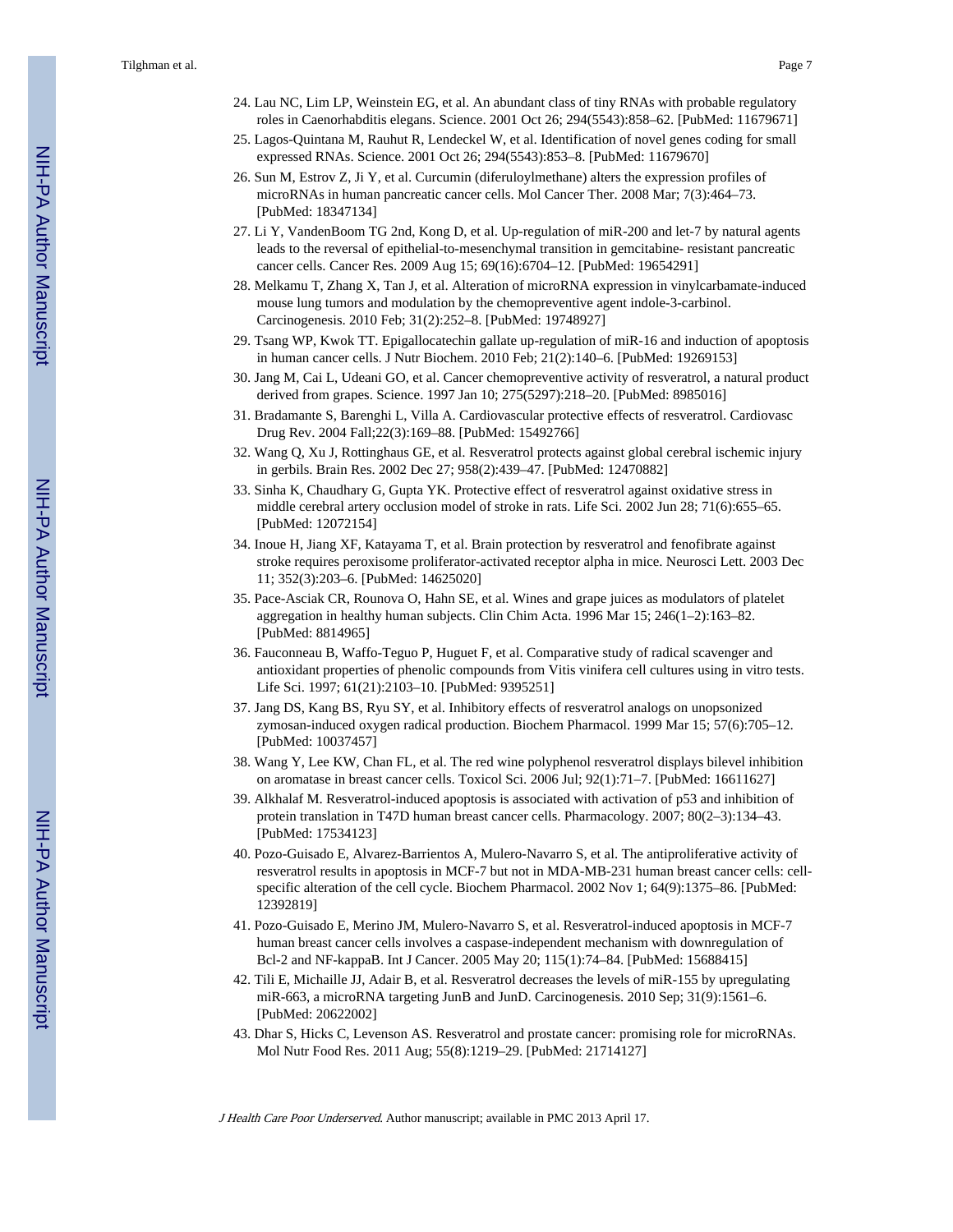- 44. Tili E, Michaille JJ, Alder H, et al. Resveratrol modulates the levels of microRNAs targeting genes encoding tumor-suppressors and effectors of TGFβ signaling pathway in SW480 cells. Biochem Pharmacol. 2010 Dec 15; 80(12):2057–65. [PubMed: 20637737]
- 45. Hagiwara K, Kosaka N, Yoshioka Y, et al. Stilbene derivatives promote Ago2-dependent tumoursuppressive microRNA activity. Sci Rep. 2012; 2:314. [PubMed: 22423322]
- 46. Cai XZ, Wang J, Li XD, et al. Curcumin suppresses proliferation and invasion in human gastric cancer cells by downregulation of PAK1 activity and cyclin D1 expression. Cancer Biol Ther. 2009 Jul; 8(14):1360–8. [PubMed: 19448398]
- 47. Shankar S, Srivastava RK. Involvement of Bcl-2 family members, phosphatidylinositol 3′-kinase/ AKT and mitochondrial p53 in curcumin (diferuloylmethane)-induced apoptosis in prostate cancer. Int J Oncol. 2007 Apr; 30(4):905–18. [PubMed: 17332930]
- 48. Mitra A, Chakrabarti J, Banerji A, et al. Curcumin, a potential inhibitor of MMP-2 in human laryngeal squamous carcinoma cells HEp2. J Environ Pathol Toxicol Oncol. 2006; 25(4):679–90. [PubMed: 17341208]
- 49. Anaund P, Sundaram C, Jhurani S, et al. Curcumin and cancer: an "old-age" disease with an "ageold" solution. Cancer Lett. 2008 Aug 18; 267(1):133–64. [PubMed: 18462866]
- 50. Sun M, Estrov Z, Ji Y, et al. Curcumin (diferuloylmethane) alters the expression profiles of microRNAs in human pancreatic cancer cells. Mol Cancer Ther. 2008 Mar; 7(3):464–73. [PubMed: 18347134]
- 51. Zhang Y, Du Y, Wu C, et al. Curcumin promoted apoptosis in human lung adenocarcinoma cells through miR-186\* signaling pathway. Oncol Rep. 2010 Nov; 24(5):1217–23. [PubMed: 20878113]
- 52. Mudduluru G, George-William JN, Muppala S, et al. Curcumin regulates miR-21 expression and inhibits invasion and metastasis in colorectal cancer. Biosci Rep. 2011 Jun; 31(3):185–97. [PubMed: 20815812]
- 53. Yang J, Cao Y, Sun J, et al. Curcumin reduces the expression of Bcl-2 by upregulating miR-15a and miR-16 in MCF-7 cells. Med Oncol. 2010 Dec; 27(4):1114–8. [PubMed: 19908170]
- 54. Cimmino A, Calin GA, Fabbri M, et al. miR-15 and miR-16 induce apoptosis by targeting BCL2. Proc Natl Acad Sci U S A. 2005 Sep 27; 102(39):13944–9. [PubMed: 16166262]
- 55. Setchell KD. Phytoestrogens: the biochemistry, physiology, and implications for human health of soy isoflavones. Am J Clin Nutr. 1998 Dec; 68(6 Suppl):1333S–1346S. [PubMed: 9848496]
- 56. Murkies A. Phytoestrogens-what is the current knowledge? Aust Fam Physician. 1998 Jan; 27( Suppl 1):S47–51. [PubMed: 9503737]
- 57. Setchell KD, Cassidy A. Dietary isoflvones: biological effects and relevance to human health. J Nutr. 1999 Mar; 129(3):758S–767S. [PubMed: 10082786]
- 58. Salvo VA, Boué SM, Fonseca JP, et al. Antiestrogenic glyceollins suppress human breast and ovarian carcinoma tumorigenesis. Clin Cancer Res. 2006 Dec 1; 12(23):7159–64. [PubMed: 17145841]
- 59. Tilghman SL, Boué SM, Burow ME. Glyceollins, a novel class of antiestrogenic phytoalexins. Mol Cell Pharmacol. 2010; 2(4):155–60.
- 60. Payton-Stewart F, Schoene NW, Kim YS, et al. Molecular effects of soy phytoalexin glyceollins in human prostate cancer cells LNCaP. Mol Carcinog. 2009 Sep; 48(9):862–71. [PubMed: 19263441]
- 61. Rhodes LV, Tilghman SL, Boue SM. Glyceollins as novel targeted therapeutic for the treatment of triple-negative breast cancer. Oncol Lett. 2012 Jan; 3(1):163–71. [PubMed: 22740874]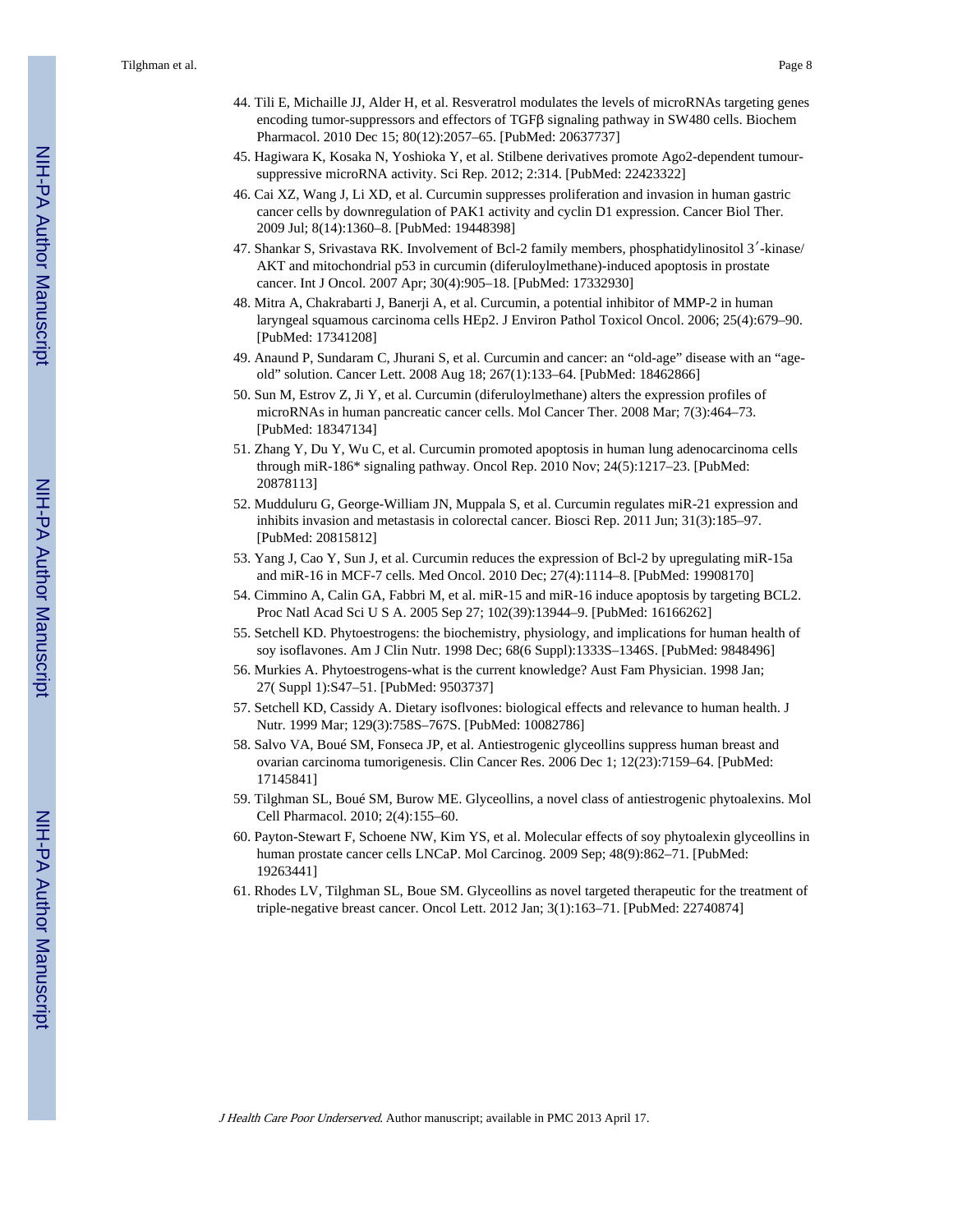Tilghman et al. Page 9



**Figure 1.** MicroRNAs (miRNAs).